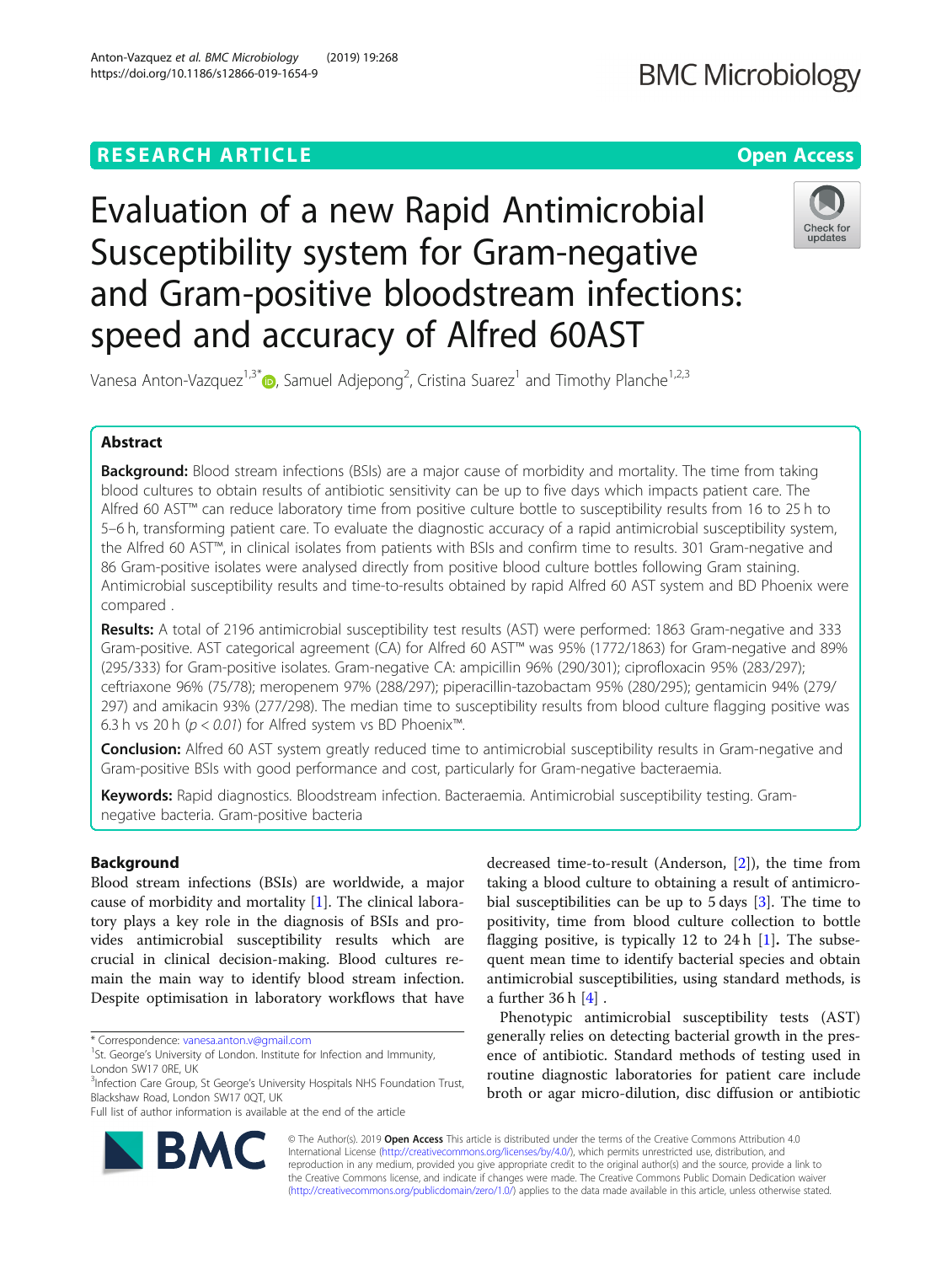gradient strips, which require around 24–72 h to complete [\[5](#page-7-0)]. A number of automated systems for testing antimicrobial susceptibility are increasingly used such as BD Phoenix™ (Becton Dickinson, USA), VITEK-2™ (BioMerieux, France) and MicroScan™ (Beckman, USA) which have a time to results ranging between 12 and 24 h after positive culture  $[6]$  $[6]$ .

The time to clinically useful antimicrobial susceptibility data has an impact on patient care either to change to an effective antibiotic in the case of a resistant isolates or to focus to a narrower spectrum antibiotic for susceptible isolate. The development of rapid diagnostics is a key aim in the control of the rise in antibiotic resistance [[7\]](#page-7-0). The use of genotypic methods such as nucleic acid amplification tests to detect antibiotic resistance in routine blood cultures has not been widely adopted due to high cost [\[8](#page-7-0)], lack of sensitivity when using blood direct from the patient [\[9\]](#page-7-0) and inability to detect many resistance mechanisms and hence "rule-in" the use of antibiotics when no resistance marker is detected [[10\]](#page-7-0). This highlights the need to increase the speed of phenotypic methods to shorten the time to obtain antimicrobial susceptibility results [\[11](#page-7-0)].

The Alfed 60 AST™ (Alifax, Italy) is a CE marked automated commercial laser-scattering based in-vitro diagnostic (IVD) providing antimicrobial susceptibility results directly from positive blood culture bottles within 4–6 h. The Alfred 60 AST™ uses light scatter to detect bacterial growth in a liquid culture broth. In brief, 30 μL of blood from a positive blood culture is inoculated into a broth that is incubated, then light scatter is measured until it reaches a turbidity of 0.4–0.6 McFarland. A series of tubes containing antibiotics are then robotically inoculated and bacterial growth measured by light scatter providing real time bacterial growth curves. Growth curves of bacteria over 3–5 h in the tested antibiotics are compared to growth a positive control (no antibiotic) and percentage of inhibition of growth (%PIC) is calculated. The %PIC is compared between control and antibiotic tubes and reported as resistant, intermediate and sensitive categories, according to the range of inhibition (Sensitive result: Inhibition of growth > 65%; Intermediate: Inhibition of growth between 65 and 50%; Resistant: Inhibition of growth  $\langle 50\% \rangle$ . To grant a reliable detection of the growth inhibition (keeping as reference the "Reference Vial") a proper growth must be detected ( $\geq$ 700.00 CFU/ml), if not the test is not considered valid.

The system is based on a light scattering technique, A light laser beam which is oriented trough a sample and two photo detectors placed at 30° and 90° receive signals generated by the light scattered by the bacteria present in the vial. Growth kinetic curves are obtained for each detector and displayed in two curves. Double reading channel (2 detectors) is important for samples with high initial turbidity level. If 1 detector (the 1st one) becomes saturated due to the high sample's turbidity then the 2nd detector is able to detect signals. Finally, a mathematical algorithm selects the best reading detector channel for the calculation of the inhibition of growth. (Fig. [1](#page-2-0)).

The panel of antibiotics tested can be predefined by users. Hands on time for each run is about 15 min. In addition, the system requires a daily set up of approximately 10 min and a weekly maintenance wash out of 30 min. Up to 60 individual tests can be performed in a run, the number of isolates tested depends on the number of antibiotics tested (for example 10 isolates may be tested for 6 antibiotics each).

The time to result is unaffected by the number of antibiotics or samples tested. Alfred 60 AST recognizes each reference vial followed by its respective antibiotic vials as a single assay and has the capacity to initiate multiple single susceptibility assays at the same time for different isolates.

The purpose of this study was to compare the accuracy and speed of results of the Alfred 60 AST™ with the BD Phoenix<sup>™</sup> (Becton Dickinson, USA) automated susceptibility testing system, a broth-based microdilution test that utilizes a redox indicator to enhance the detection of organism growth, which is the standard of care in our routine diagnostic laboratory.

# **Results**

#### Antimicrobial susceptibility results of Alfred 60 system

Antimicrobial susceptibility results were performed for 387 clinical positive blood culture bottles that were monomicrobial on Gram stain (301 Gram-negative and 86 Gram-positive) with a total of 2196 individual antimicrobial test results (1863 Gram-negative and 333 Gram-positive). Eighteen samples (5%) were excluded from the analysis. Excluded samples comprised 3 polymicrobial samples that were not detected during Gram stain and 15 non valid results included 10 system technical failure before AST performance and 5 failures of no bacterial growth in the reference vial on Alfred 60 AST system, including: 1 Acinetobacter baumanni; 1 Achromobacter spp; 1 Bacteroides fragilis; 1 Pseudomonas aeruginosa; 1 Klebsiella oxytoca.

71% (213/301) of the Gram-negative and 43% (37/86) of the Gram-positive isolates were resistant to at least one antibiotic. 9% (28/301) of the Gram-negative organisms were identified as Extended-spectrum betalactamases (ESBLs) as defined by BD Phoenix™ expert rules for resistance. Fig. [3](#page-6-0).

There were a total of 301 valid Alfred 60 AST results for Gram-negative monomicrobial isolates. Data were available on the following organisms: 209 *E.coli*; 57 Klebsiella spp; 10 P. aeruginosa; 12 Proteus spp; 7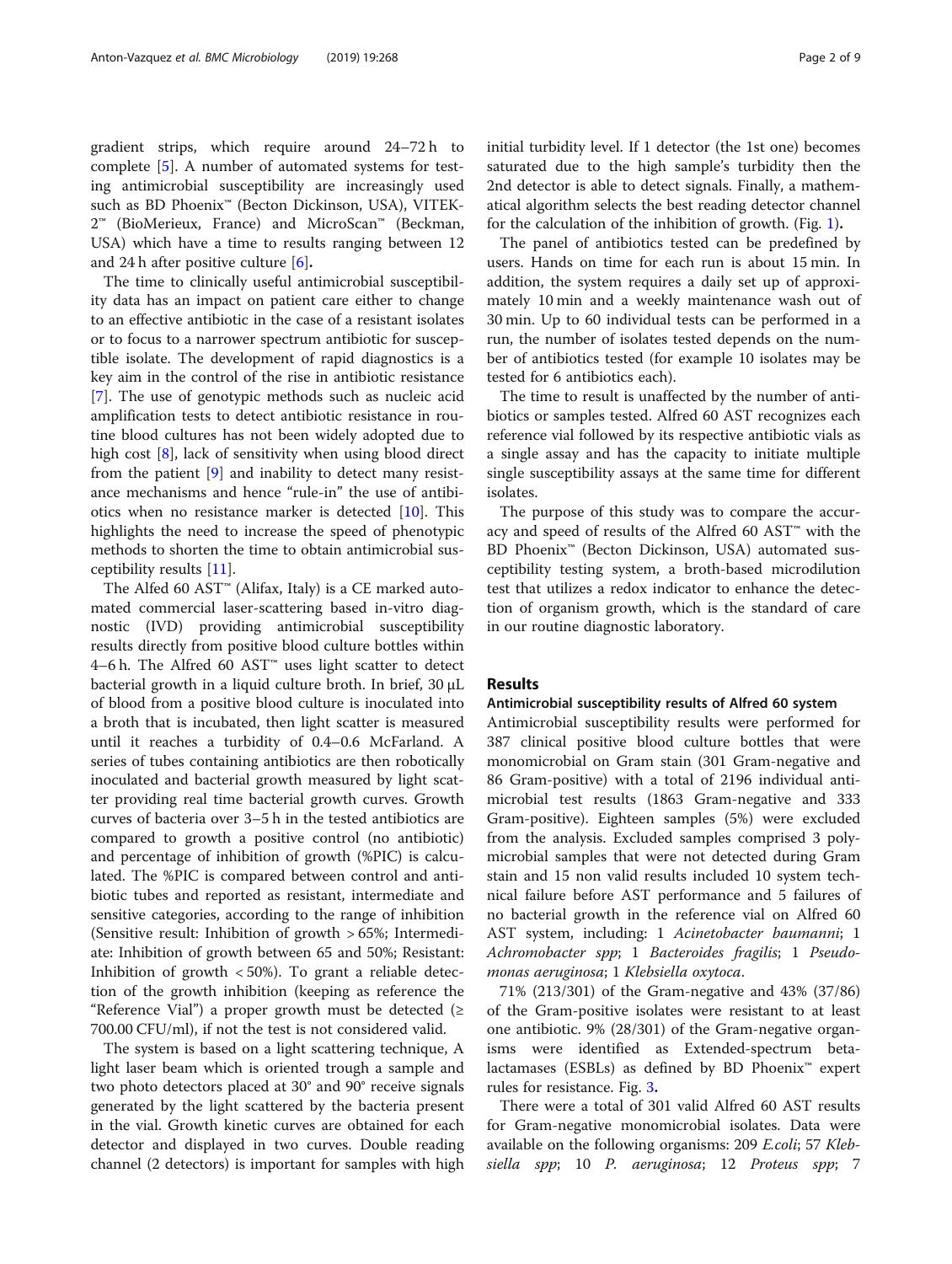<span id="page-2-0"></span>

Enterobacter spp; 6 Morganella morgani. A total of 1863 AST results were produced and compared with BD Phoenix™.

# Alfred 60 AST agreement for gram-negative bacteria

Overall categorical agreement for Alfred 60 AST was 95% (1772/1863) for Gram-negative isolates (55 major errors, 31 very major errors and 5 minor errors). The highest agreement was observed with meropenem 97% (288/297); ampicillin 96% (290/301); ciprofloxacin 95% (283/297); ceftriaxone 96% (75/78) and piperacillintazobactam 95% (280/295) Lower agreement was seen for amikacin 93% (277/298) and gentamicin 94% (279/ 297). Out of a total of 55 major errors, 65% (36/55) involved E.coli against amikacin 13; gentamicin 8; piperacillin-tazobactam 6; meropenem 3; ampicillin 4; ciprofloxacin 2 and 20% (11/55) involved Klebsiella spp. against ciprofloxacin 3; meropenem 3; amikacin 2; piperacillin/tazobactam 2. Very major errors were seen with ciprofloxacin 6; ampicillin 7; gentamicin 7; piperacillin/ tazobactam 5; meropenem 3; ceftriaxone 2 and amikacin 1. Tables 1 and [2](#page-3-0).

Table 1 AST results of the Alfred 60AST™ system compared to BD Phoenix™ system for each antibiotic. Column 2 shows the total number of susceptibility tests done with both methods; columns 3 to 6 the total number of tests for which there was agreement within each category and in total; columns 8 to 10 the number of discrepancies;  $S =$  susceptible = intermediate,  $R =$  resistant,  $CA =$ Categorical agreement, 95% CI = 95% confidence interval

| Antimicrobial agent          | No. of AST results | No. of category agreements |                |         |          | No. of discrepancies |                |                |                |
|------------------------------|--------------------|----------------------------|----------------|---------|----------|----------------------|----------------|----------------|----------------|
|                              |                    | S                          | $\mathsf R$    |         | CA Total | CA % (95% CI)        | Minor          | Major          | Very major     |
| Gram-negative antimicrobials |                    |                            |                |         |          |                      |                |                |                |
| Ampicillin                   | 301                | 88                         | 202            | $\circ$ | 290      | 96 (94-98)           | $\mathbf{0}$   | $\overline{4}$ | 7              |
| Amikacin                     | 298                | 273                        | 2              | 2       | 277      | 93 (89-96)           | 3              | 17             |                |
| Ciprofloxacin                | 297                | 222                        | 61             | $\circ$ | 283      | 95 (92-97)           | $\mathbf{1}$   | 7              | 6              |
| Ceftriaxone                  | 78                 | 64                         | 11             | $\circ$ | 75       | 96 (89-99)           | $\mathbf 0$    |                | $\overline{2}$ |
| Gentamicin                   | 297                | 240                        | 38             |         | 279      | 94 (91-96)           |                | 10             | $\overline{7}$ |
| Piperacillin/Tazobactam      | 295                | 263                        | 16             |         | 280      | 95 (92-97)           | $\overline{0}$ | 10             | 5              |
| Meropenem                    | 297                | 284                        | $\overline{4}$ | $\circ$ | 288      | 97 (94-99)           | $\mathbf{0}$   | 6              | 3              |
| Overall agreement            | 1863               | 1434                       | 334            | 4       | 1772     | 95 (94-96)           | $5(0.3\%)$     | 55 (3%)        | 31 (2%)        |
| Gram-positive antimicrobials |                    |                            |                |         |          |                      |                |                |                |
| Cefoxitin                    | 75                 | 34                         | 35             | $\circ$ | 69       | 92 (83-97)           | $\mathbf 0$    | $\overline{4}$ | $\overline{2}$ |
| Cindamycin                   | 75                 | 41                         | 17             | 2       | 60       | 80 (69-88)           |                | 9              | 5              |
| Teicoplanin                  | 86                 | 79                         | $\mathbf 0$    |         | 79       | 92 (84-97)           |                | 6              | $\mathbf{0}$   |
| Vancomycin                   | 86                 | 76                         |                | $\circ$ | 77       | $90(81-95)$          | $\overline{0}$ | 9              | $\mathbf{0}$   |
| Ampicillin                   | 11                 | 9                          | 1              | $\circ$ | 10       | 90 (59-100)          | $\mathbf{0}$   |                | $\mathbf{0}$   |
| Overall agreement            | 333                | 239                        | 54             | 3       | 295      | 89 (85-92)           | $2(0.6\%)$     | 29 (9%)        | 7(2%)          |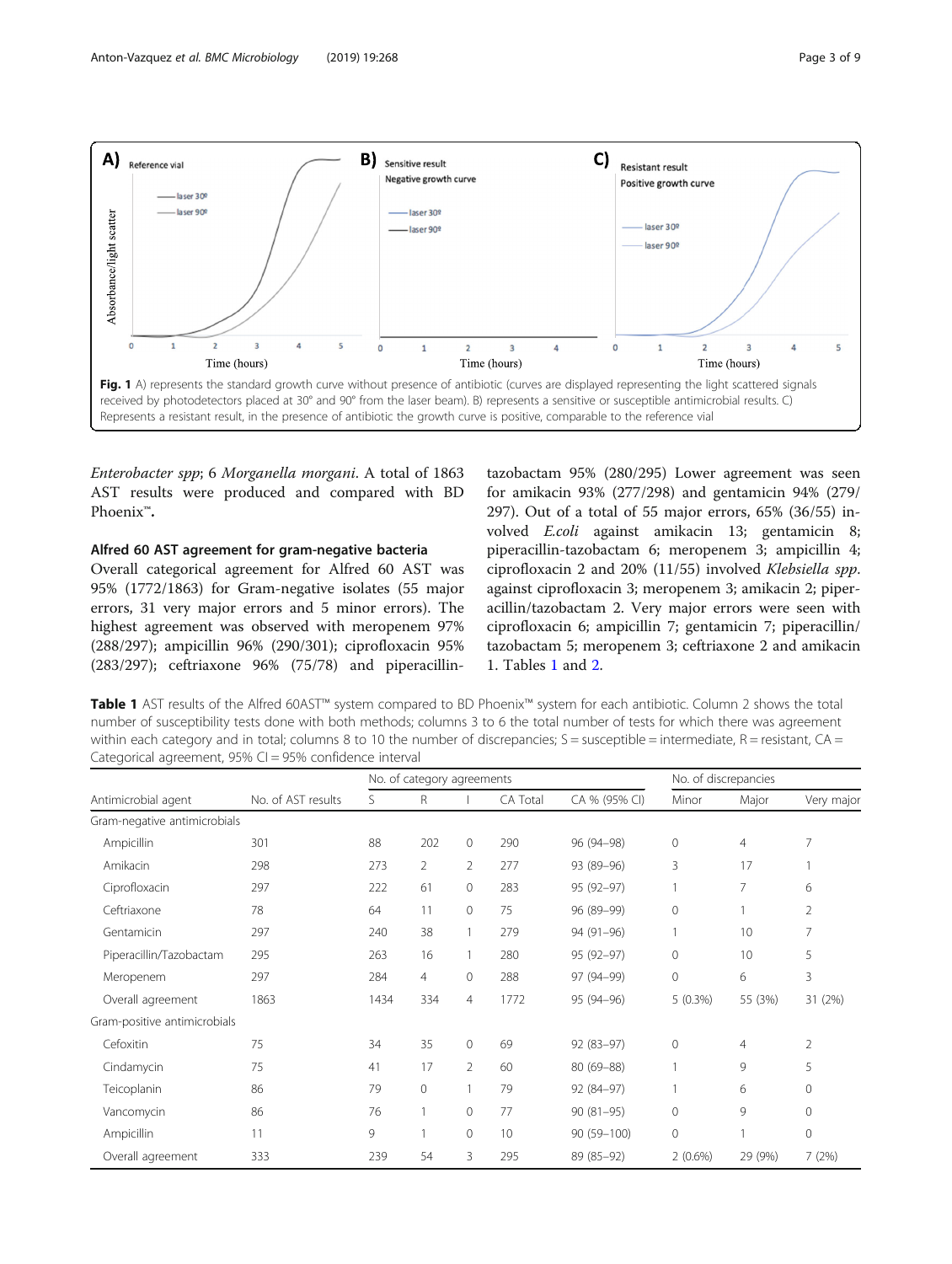<span id="page-3-0"></span>Table 2 AST results of the Alfred 60 AST™ system compared to BD Phoenix™ system for 301 Gram-negative and 86 Gram-positive organisms included in the study. Column 2 refers to the total number of susceptibility tests done with both methods; colum 3 refers to the number of tests for which there was agreement between both tests.  $S =$  sensitivie,  $I =$  intermediate,  $R =$  resistant,  $CA =$ Categorical agreement, 95% CI = 95% confidence interval. CoNS – Coagulase negative staphylococcus, 95%CI- 95% confidence interval

|                         |                 |                    |                |               | No. of discrepancies |                |                |
|-------------------------|-----------------|--------------------|----------------|---------------|----------------------|----------------|----------------|
|                         | No. of Isolates | No. of AST results | No. of CA      | CA % (95% CI) | Very major           | Major          | Minor          |
| Gram-negative organisms |                 |                    |                |               |                      |                |                |
| E.coli                  | 209             | 1291               | 1242           | 96 (95-97)    | 9                    | 36             | $\overline{4}$ |
| Klebsiella spp          | 57              | 351                | 330            | 94 (91-96)    | 10                   | 11             |                |
| P.mirabillis            | 12              | 79                 | 69             | 87 (78-84)    | 6                    | 3              | 0              |
| P.aeruginosa            | 10              | 61                 | 58             | 95 (86-91)    | $\mathbf{0}$         | 3              | 0              |
| E.cloacae               | $\overline{7}$  | 43                 | 37             | 86 (72-95)    | $\mathbf{0}$         | 6              | 0              |
| M.morgani               | 6               | 38                 | 36             | 95 (82-99)    | $\mathbf 0$          | $\overline{2}$ | 0              |
| Overall Gram-negative   | 301             | 1863               | 1772           | 95 (94-96)    | 31                   | 55             | 5              |
| Gram-positive organisms |                 |                    |                |               |                      |                |                |
| S.epidermidis           | 26              | 104                | 98             | 94 (88-98)    | 3                    | $\overline{2}$ |                |
| S.aureus                | 21              | 84                 | 66             | 79 (68-87)    |                      | 17             | 0              |
| S.hominis               | 15              | 60                 | 54             | 90 (79-96)    | $\overline{2}$       | 4              | 0              |
| CoNS other              | 13              | 52                 | 48             | $92(81-97)$   |                      | 3              | 0              |
| E.faecalis              | 10              | 30                 | 27             | 93 (73-98)    | $\mathbf 0$          | 3              | $\Omega$       |
| E.faecium               |                 | 3                  | $\overline{2}$ | $67(10-100)$  | 0                    | $\mathbf{0}$   |                |
| Overall Gram-positive   | 86              | 333                | 295            | 89 (85-92)    | $\overline{7}$       | 29             | 2              |

#### Alfred 60 AST agreement for gram-positive bacteria

A total of 86 valid Gram-positive organisms were analysed giving a total of 333 Alfred 60 AST results. The overall categorical agreement for Alfred 60 AST was 89% (295/333) for Gram-positive samples. The highest agreement was observed with cefoxitin 92% (69/75) and teicoplanin 92% (79/86) whilst clindamycin and vancomycin showed the lowest one 80% (60/75) and 90% (77/ 86) respectively. There were 29 major errors, 7 very major errors and 2 minor errors. Seventeen of the major errors (68%) involved S. aureus tested clindamycin 6, teicoplanin 6 and vancomycin 5. The remaining 12 major errors involved CoNS and Enterococci Spp against vancomycin and cefoxitin. Five of the very major errors involved CoNS tested against clindamycin and two involved S. aureus and Staphylococcus epidermidis tested against cefoxitin. Tables [1](#page-2-0) and 2.

### Time to results

The median time to susceptibility results from flagging positive blood cultures was  $6.3$  h (IQR =  $5.25-8.4$ ) for Alfred 60 AST system compared to the 20 h ( $IQR = 16-24$ ) for BD Phoenix™. As a result, a reduction in the turnaround time by 13 h when compared to BD Phoenix™ was observed.

In terms of "hands-on-time", in our experience, an average time of 20 min were required to load the samples on the Alfred rapid system, comparable to 15 min for BD Phoenix™ system. Table [3](#page-4-0).

# Discussion

This study shows the performance of Alfred 60 AST™ system, which significantly reduced the time to antimicrobial susceptibility results. The overall categorical agreement for Alfred 60 AST system was 96% for Gramnegative and 90% for Gram-positive organisms. These results are broadly comparable to an earlier smaller study reported by Barnini et al [[12](#page-7-0)], which compared the Alfred 60 AST<sup>™</sup> with VITEK-2<sup>™</sup>, and reported a categorical agreement of 91% for enterobacteraciae and 94% for staphylococci. Although similar, differences in the performances may be due to the choice of antibiotics tested, Barnini et al tested ceftazidime and gentamicin, but did not test amoxicillin and ciprofloxacin.

Compared to the BD Phoenix, the overall categorical agreement for Alfred 60 AST system was 96% for Gramnegative and 90% for Gram-positive organisms. Previous studies report the accuracy of the BD Phoenix™ system for susceptibility results compared against agar dilution and manual disc diffusion, showing categorical agreement of 97.5% [[13](#page-7-0)] and 95% (Donay, 2004) respectively.

Alfred 60AST™ system achieved a performance of over 95% CA compared to the BD Phoenix<sup>™</sup> for all antibiotics except amikacin and gentamicin. However, this new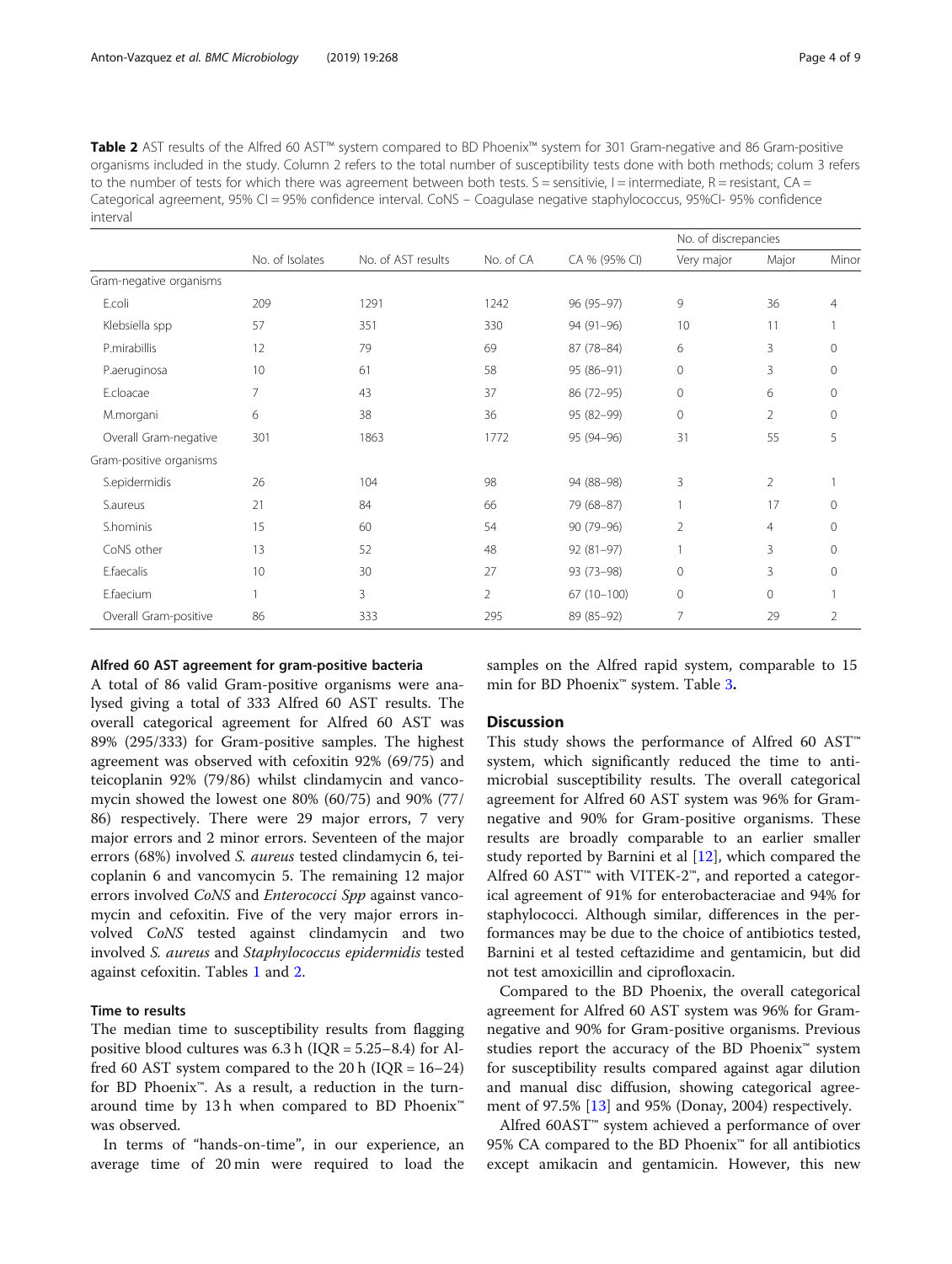<span id="page-4-0"></span>Table 3 Turnaround time for results from blood culture positivity: Median Time (in hours) and Interquartile range from positive blood culture to results of Alfred vs BD Phoenix™. Time in hours from positive blood culture to susceptibility results

|                                                 | Alfred 60 AST          | BD Phoenix™ system          | Alfred™ vs BD Phoenix™ |
|-------------------------------------------------|------------------------|-----------------------------|------------------------|
| Time to results from positive blood culture (h) | 6.3 h (IQR, 5.25-8.25) | 20 h (IQR, 16-24)           | p < 0.01               |
| Technician "hands-on" time (min)                | 20 min (IQR, 10-30)    | 15 min (IQR, 10-20)         |                        |
| Technique Characteristics                       | Direct culture bottle  | Agar plate subculture (4 h) |                        |

system showed slightly lower performance for Grampositive isolates and for glycopeptides and clindamycin.

In our study, the average hands-on time per specimen was not different from routine testing, however the time to deliver susceptibility results has been significantly reduced compared to routine standard automated system (BD Phoenix™). The times to AST results were similar to the times noted in a previous study using the Alfred 60 AST™ system and other the Accelerate Pheno™ system (Accelerate Diagnostics, USA) [\[12](#page-7-0)] [[15\]](#page-8-0) [[16\]](#page-8-0) [[17](#page-8-0)]. Given high categorical agreement between the BD Phoenix™ and Alfred 60 AST™ and the 16 h reduction in time to results there are compelling clinical benefits of the Alfred AST 60™.

The Accelerate Pheno™ system is an alternative rapid phenotypic testing system. In studies using similar AST comparator techniques, an agreement of 93.3% [\[18](#page-8-0)], 94.9% [\[19](#page-8-0)] and 96.4% respectively [\[15](#page-8-0)] has been reported. Showing very similar diagnostic performance to the Alfred AST 60™. The median time to AST results from positive culture bottle to AST result for the Accelerate Pheno™ system is reported as 10.7 [8.6–12.8] hours [[15\]](#page-8-0). It should be noted that an advantage of the Accelerate Pheno™ system is that it identifies the species of the isolate in addition to the sensitivity pattern. For this reason, we needed to perform a rapid identification with a MALDI-TOF MS at the same time as the Alfred 60 AST™.

A specific advantage of the Alfred 60 AST™ system versus other rapid phenotypic susceptibility methods is the capacity to accommodate between 7 and 9 isolates per run, the number of samples may be varied according to the customized antibiotic panel chosen by the user and a satellite module provides extra capacity to handle up to a total of 20 isolates per day. Furthermore, new samples can be loaded during an ongoing run without interfering previous loaded isolates.

The cost of performing rapid phenotypic sensitivity testing for some systems has been regarded as high and seen as a barrier to introducing these tests. We estimate the additional reagent costs for the Alfred 60 AST<sup> $<sub>m</sub>$ </sup> of</sup></sub> €2-4 per antibiotic tested [[20](#page-8-0)] or €30-40 per isolate, with relatively minimal laboratory hands on time. This cost is considerably lower than other rapid testing systems and we believe could be justified by the clinical benefits.

One of the limitations of the system is it will not perform antimicrobial susceptibility testing on polymicrobial samples, although Gram-staining before using the Alfred 60 AST™ meant polymicrobial samples were relatively uncommon in these samples. Another possible drawback is the absence of MIC values, which are not provided on the susceptibility report, that may occasionally be relevant for specific therapeutic decisions [\[21](#page-8-0)], however most clinical decisions can be made simply with an S/I/R result. Another limitation lies on the inability of performing susceptibility testing of Acinetobacter baumannii or Stenotrophomona maltophila which are emerging as a challenging to treat nosocomial pathogens [\[22](#page-8-0)]. Furthermore, there are inconsistencies with the concentration of cefoxitin in the Alfred 60 AST™ panel. The EUCAST breakpoint for cefoxitin is 4 mg/L for S. aureus and S. lugdunensis and 8 μg/L for Staphylococcus sapro $phyticus$ , whilst Alfred 60AST<sup>™</sup> breakpoint for all coagulase negative Staphylococci is 8 μg/L.

Limitations of the study were that although broth microdilution is considered the "gold standard" technique for antimicrobial susceptibility evaluation, this is rarely routinely available in practice in clinical laboratories. The BD Phoenix™ system is a well validated automated AST system [\[13](#page-7-0)]. Similar methodologies of comparing rapid diagnostic tests with automated AST systems in place of broth or agar dilution has been used in majority of published studies [\[19](#page-8-0)] [\[16](#page-8-0)] [\[15](#page-8-0)] [\[17](#page-8-0)] [[18](#page-8-0)] [[13\]](#page-7-0).

We note the relatively small proportion of multiresistant microorganisms in our particular setting and the fact that more than half of the susceptibility testing for Gram-negative isolates were performed for E.coli blood stream infections. Furthermore, a smaller number of Gram-positive organisms were tested compared to the Gram-negative organisms.

Even though there is clinical utility in rapid antimicrobial sensitivity results we would still recommend isolates have further extensive testing with another system, such as the BD Phoenix<sup>™</sup> or a VITEK<sup>™</sup> 2, to give a complete sensitivity pattern to a wider range of antibiotics and give results for minimum inhibitory concentrations. Since, BD phoenix shows more accuracy specially for gram positive bacteria.

The implementation of the Alfred 60 AST™ system in the laboratory routine workflow, will provide rapid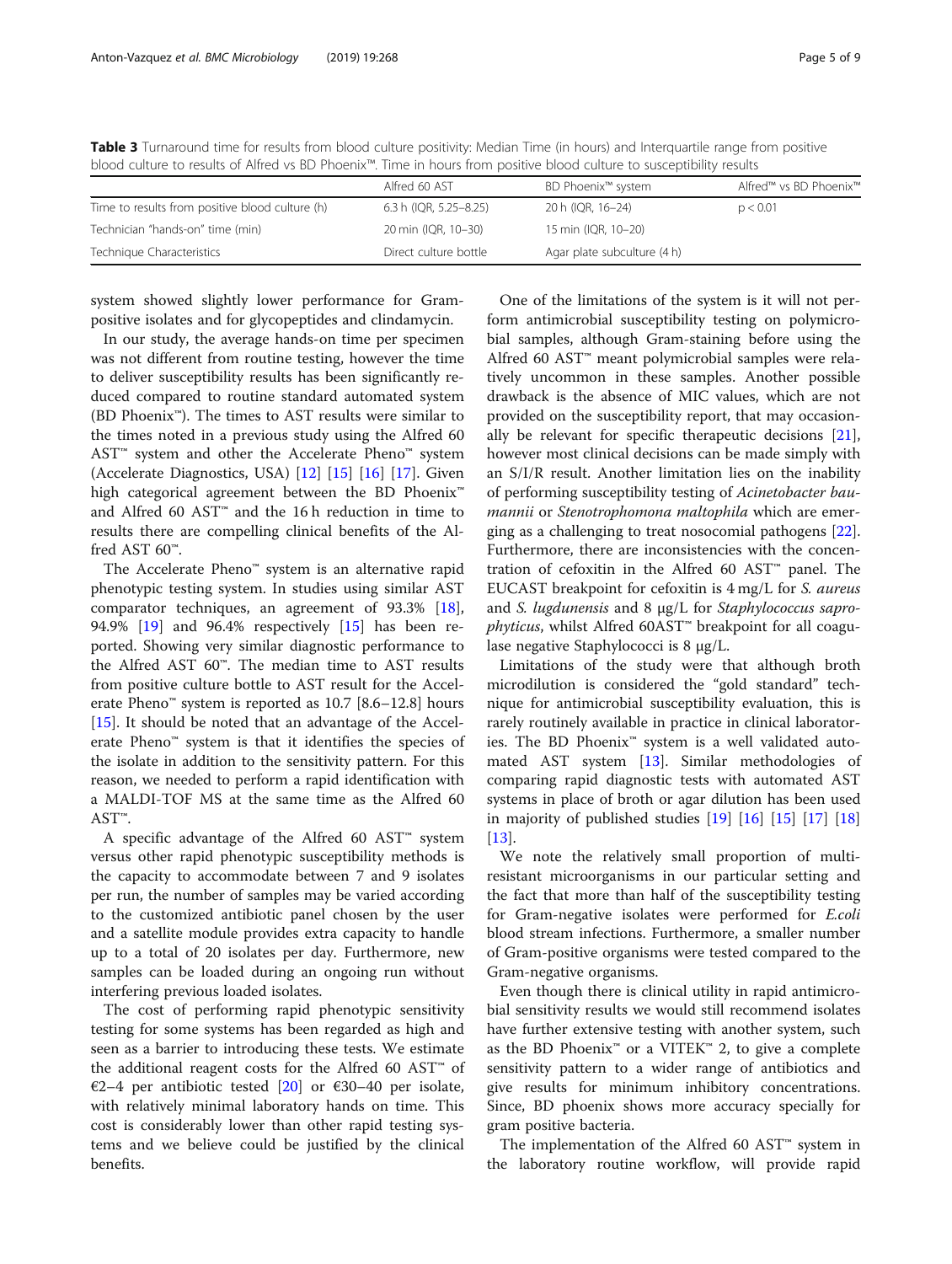susceptibility results, that effectively communicated to clinicians might result in a prompt change to appropriate antimicrobial treatment, antimicrobial resistance reduction and improved infection control [[23\]](#page-8-0) [\[24\]](#page-8-0) [\[25\]](#page-8-0).

## Conclusions

In conclusion, Alfred 60 AST™ system has demonstrated an improvement in the turn-around time of antimicrobial phenotypic susceptibility results in Gram-negative and Gram-positive blood stream infections in comparison with automated AST techniques and conventional AST testing.

Whilst the system provided a notably good performance and high accuracy for Gram-negative bacteria, it still needs improvements in Gram-positive AST results and is less dependable for yeast detection [\[20](#page-8-0)].

Prospective studies are needed to further analyse the impact and effects of the rapid diagnostic techniques among bacteraemia patients and consequences of the introduction of new available rapid automated systems on antibiotic prescription against BSI and on clinical patient pathways.

#### Methods

#### Study setting

A prospective evaluation was conducted directly from blood cultures, between January and May 2018 in the microbiology laboratory of South West London Pathology in London. The diagnostic laboratory processes approximately 3500 positive blood cultures per year. All blood culture samples were initially incubated on the BD BacTec FX400 (Becton Dickinson, USA). Blood culture bottles, including adult and paediatric samples, that flagged positive were then tested in parallel for antimicrobial susceptibility by Alfred 60 AST and by routine testing on the BD Phoenix™, after Gram staining performance to determine a Gram-positive or Gramnegative antibiotic panel required and exclude the polymicrobial samples.

Bacterial species were identified by Bruker Biotyper matrix assisted laser desorption ionization-time of flight mass spectrometry (MALDI-TOF MS, Germany), this technique was performed, as per routine laboratory practice, from isolated colonies obtained following 4 h agar plate subculture, in order to fully interpret the results of the Alfred 60AST with species ID. This meant the species of the samples were identified before the Alfred 60AST result was available. (Fig. 2).

#### Alfred 60 AST system

The Alfred 60 ST was performed according to the manufacturer's instructions on blood culture bottle that had flagged positive on the BD BacTec FX system, this

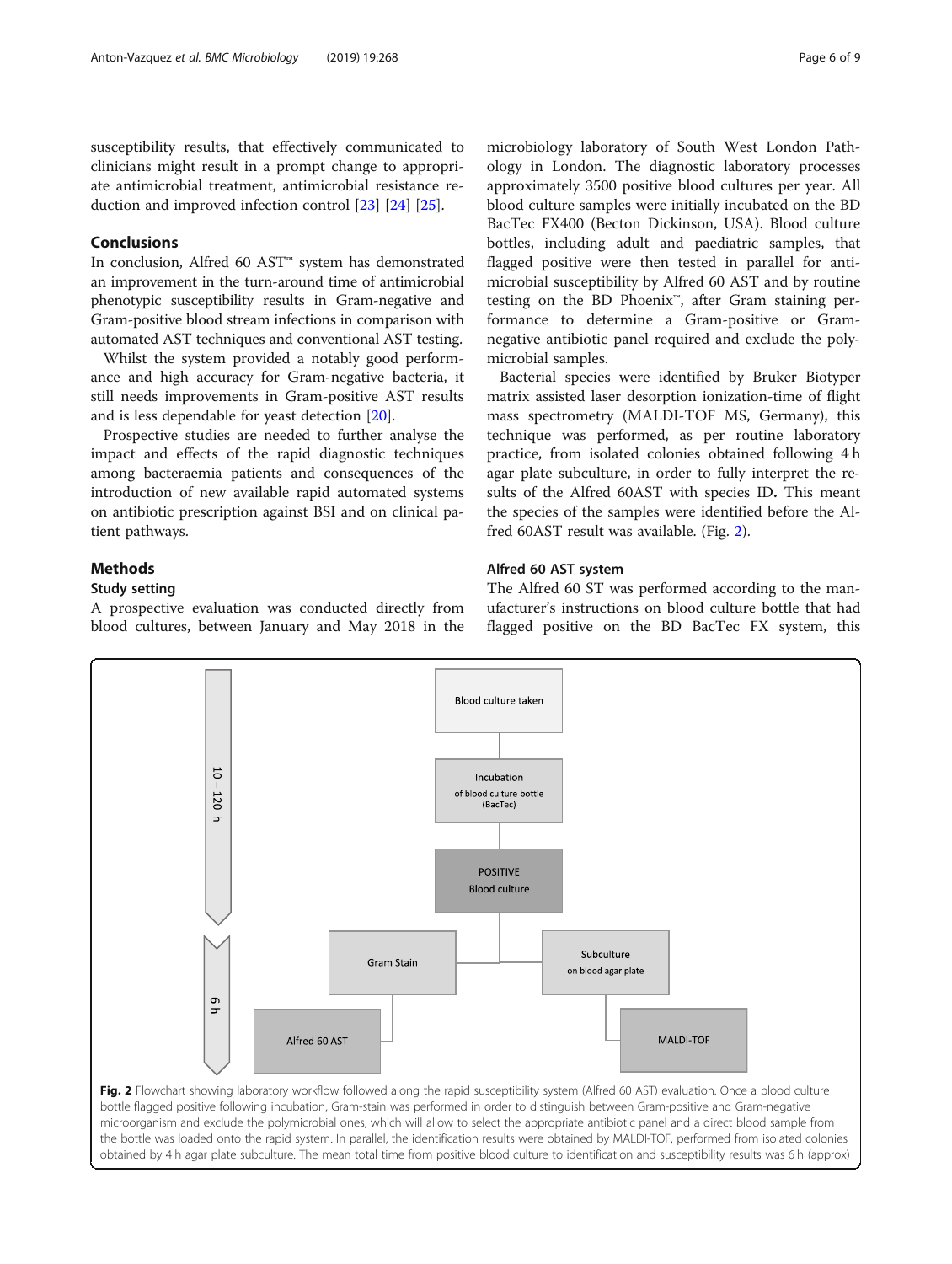<span id="page-6-0"></span>

including running weekly controls with Pseudomonas aeruginosa 27,853; E.coli 25,922; E.coli 35,218; S.aureus 29,213; E.faecalis 29,212; E. faecalis 51,299. 30 μL of the sample was inoculated into an enrichment broth and loaded onto the instrument. Each vial of antibiotic contains 45 mg of a preparation of lyophilized antibiotic that required to be dissolved in 2 mL of regenerating solution, as per manufacturer's specifications. Some antibiotics, including amikacin, piperacillin-tazobactam and meropenem, required different specific antibiotic vials for testing Enterobacteriaceae and Pseudomonas Spp. As the identity of organism is unknown when the Alfred 60 AST system was set up, a combined panel of antibiotics with both concentrations was used. When the identity of the organism was known the appropriate antibiotic result was reported.

#### Antimicrobial agents

The following antibiotic panel was performed on Alfred  $60AST<sup>**</sup>$  for all Gram-negative organisms (*Enterobacteri*aceae and Pseudomonas spp).: ampicillin, amikacin, ciprofloxacin, gentamicin, meropenem, and piperacillintazobactam. Ceftriaxone was included on the Enterobacteriaceae panel later in March 2018 and tested in 78 isolates. For Gram-positive organisms the antibiotic panel included: ampicillin, cefoxitin, clindamycin, teicoplanin and vancomycin. Purity plates were set up both on CLED agar and blood agar plates and examined the next day to confirm that the inoculum was not mixed.

#### Comparator AST technique

The BD Phoenix™ automated susceptibility testing system CE marked IVD (BD Diagnostics, Sparks, MD, USA) (software version 5.02H/4.11B) was used as the routine laboratory method according to the manufacturer instructions, including running weekly controls with Pseudomonas aeruginosa 27,853; E.coli 25,922; E.coli 35,218; S.aureus 29,213; E.faecalis 29,212; E. faecalis 51,299 using cartridge PMIC-96 for Gram-positive and NMIC-417 for Gram-negative isolates.

# Interpretation and comparison of results

Isolates were classified as susceptible, intermediate or resistant (S/I/R) according to interpreted reports provided by Alfred 60AST™ and BD Phoenix™. The final report interpretation of susceptibility results provided by Alfred 60 AST™ are based on bacterial growth curve analysis Fig. [1](#page-2-0).

Each sample result by Alfred 60 AST system was compared against BD Phoenix™. Categorical agreement (CA)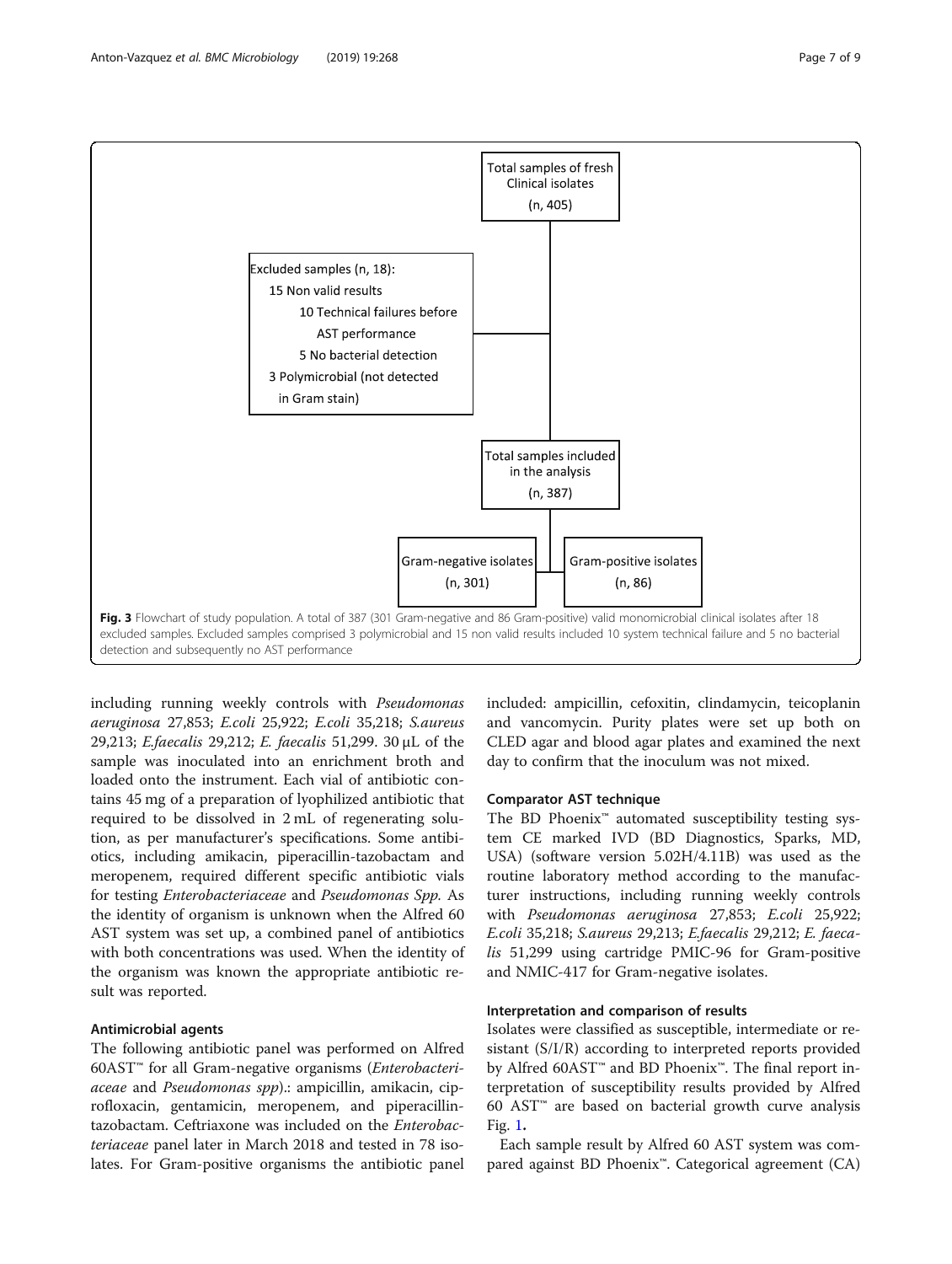<span id="page-7-0"></span>was defined as agreement of test results interpreted within the same susceptibility category(S/I/R).

Discordant results were categorized as very major error (VME, reported susceptible on Alfred AST60™ when reported resistant Phoenix™), major error (ME, reported resistant when susceptible) or minor error (mE, reported intermediate when susceptible or resistant). The criteria for antimicrobial susceptibility testing proposed by Jorgensen has been used [\[26](#page-8-0)] [\[27](#page-8-0)].

#### Time to AST results

The time to AST was defined as the time between the culture bottle flagging positive on the BacTec and the availability of the AST result by Alfred 60 AST system or BD Phoenix™. Wilcoxon test was performed for comparison of median AST time analyses, considering  $p <$ 0.05 as a significant value.

SPSS (Statistical Package for the Social Sciences, IBM, USA) version 25.0 statistics software was used for all analyses.

#### Abbreviations

AST: Antimicrobial susceptibility testing; BSI: Blood stream infections; CA: Categorical agreement; CoNS: Coagulase negative Staphylococci; ESBLs: Extended-spectrum beta-lactamases; EUCAST: European Committee on Antimicrobial Susceptibility Testing; MALDI-TOF: Matrix-Assisted Laser Desorption/Ionization-Time Of Flight; ME: Major error; mE: minor error; MIC: Minimum inhibitory concentration; S/ I/ R: Susceptible/ Intermediate/ Resistant; UK HRA: United Kingdom Health Research Authority; VME: Very major error

#### Acknowledgments

We thank the team of laboratory technicians at St. George's University Hospital for their valuable work and technical assistance. This study forms a part of the MD (Res) thesis of Dr. Vanesa Anton-Vazquez.

#### Data privacy and confidentiality

Access to patient records and data was granted to an approved clinical research fellow. Patient data was anonymised and securely protected to ensure patient confidentiality.

#### Consent to publication

Not applicable.

#### Author's contributions

VAV, SA, CS & TP designed the study. VAV & SA ran the assays. Writing and analysis performed by VAV, SA, CS & TP.

All authors (VAV, SA, CS & TP) have read and approved the manuscript.

#### Funding

The study was funded by the National Institute for Health Research (NIHR) Collaboration for Leadership in Applied Health Research and Care (CLAHRC) South London, UK.

The funding body had no role in study design, data collection, analysis, interpretation of data, writing the manuscript and decision to publish.

#### Availability of data and materials

Raw data used in the study are provided in the form of excel spreadsheets on the SGUL data repository. [https://sgul.figshare.com/s/c8746f6e579802](https://sgul.figshare.com/s/c8746f6e57980278bb4f) [78bb4f](https://sgul.figshare.com/s/c8746f6e57980278bb4f)

DOI <https://doi.org/10.24376/rd.sgul.9782243>

#### Ethics approval and consent to participate

This study reports the findings of the laboratory verification of the Alfred 60AST. No personal information was stored in the study database. All

samples taken from patients were collected as part of standard care and all tests ran on them were also part of the standard care procedure, as is standard practice for a laboratory verification for the introduction of new equipment in the laboratory, specific approval was not necessary under UK HRA decision tools.

#### Competing interests

Test reagents were provided by Alifax, Italy, for the study period. Alifax had no role in study design, data collection, data analysis or study submission for publication.

#### Author details

<sup>1</sup>St. George's University of London. Institute for Infection and Immunity, London SW17 0RE, UK. <sup>2</sup>Department of Medical Microbiology, Southwest London Pathology, St. George's Hospital Blackshaw Road, London SW17 0QT, UK. <sup>3</sup>Infection Care Group, St George's University Hospitals NHS Foundation Trust, Blackshaw Road, London SW17 0QT, UK.

# Received: 25 May 2019 Accepted: 18 November 2019

#### References

- 1. Adhikari NK, Fowler RA, Bhagwanjee S, Rubenfeld GD. Critical care and the global burden of critical illness in adults. Lancet. 2010;376:1339–46. [https://](https://doi.org/10.1016/S0140-6736(10)60446-1) [doi.org/10.1016/S0140-6736\(10\)60446-1](https://doi.org/10.1016/S0140-6736(10)60446-1).
- 2. Anderson DJ, Moehring RW, Sloane R, Schmader KE, Weber DJ, Fowler VG, et al. Bloodstream Infections in Community Hospitals in the 21 st Century: A Multicenter Cohort Study. PloS One. 2014;9(3):1–10. [https://doi.org/10.1371/](https://doi.org/10.1371/journal.pone.0091713) [journal.pone.0091713](https://doi.org/10.1371/journal.pone.0091713).
- 3. Goto M, Al-Hasan MN. Overall burden of bloodstream infection and nosocomial bloodstream infection in North America and Europe. Clin Microbiol Infect. 2013;19:501–9.
- 4. Maurer FP, Christner M, Hentschke M, Rohde H. Advances in rapid identification and susceptibility testing of bacteria in the clinical microbiology laboratory: implications for patient care and antimicrobial stewardship programs. Infect Dis Rep. 2017;9(1):18–27.
- 5. Meda M, Clayton J, Varghese R, Rangaiah J, Grundy C, Dashti F, et al. What are the critical steps in processing blood cultures? A prospective audit evaluating current practice of reporting blood cultures in a centralised laboratory serving secondary care hospitals. J Clin Pathol. 2017;70(4):361.
- Romero-Gómez MP, Gómez-Gil R, Paño-Pardo JR, Mingorance J. Identification and susceptibility testing of microorganism by direct inoculation from positive blood culture bottles by combining MALDI-TOF and Vitek-2 compact is rapid and effective. J Inf Secur. 2012;65:513–20. [https://doi.org/10.1016/j.jinf.2012.08.013.](https://doi.org/10.1016/j.jinf.2012.08.013)
- 7. Buehler SS, Madison B, Snyder SR, et al. Effectiveness of practices to increase timeliness of providing targeted therapy for inpatients with bloodstream infections: a laboratory medicine best practices systematic review and meta-analysis. Clin Microbiol Rev. 2016; 29:59–103.
- 8. Caliendo AM, Gilbert DN, Ginocchio CC, et al. Better tests, better care: improved diagnostics for infectious diseases. Clin Infect Dis. 2013;57(Suppl 3):S139.
- 9. Warhurst G, Dunn G, Chadwick P, Blackwood B, McAuley D, Perkins GD, et al. Rapid detection of health-care-associated bloodstream infection in critical care using multipathogen real-time polymerase chain reaction technology: a diagnostic accuracy study and systematic review. Health Technol Assess. 2015;19(35).
- 10. Timbrook TT, Morton JB, McConeghy KW, et al. The effect of molecular rapid diagnostic testing on clinical outcomes in bloodstream infections: a systematic review and meta-analysis. Clin Infect Dis. 2017;64:15–23.
- 11. Kerremans JJ, Verboom P, Stijnen T, et al. Rapid identification and antimicrobial susceptibility testing reduce antibiotic use and accelerate pathogen-directed antibiotic use. J Antimicrob Chemother. 2008;61:428–35.
- 12. Barnini S, Brucculeri V, Morici P, Ghelardi E, Florio W, Lupetti A. A new rapid method for direct antimicrobial susceptibility testing of bacteria from positive blood cultures. BMC Microbiol. 2016;16(1):185.
- 13. Carroll KC, Glanz BD, Borek AP, et al. Evaluation of the BD Phoenix automated microbiology system for identification and antimicrobial susceptibility testing of Enterobacteriaceae. J Clin Microbiol. 2006;44:3506–9.
- 14. Donay JL1, Mathieu D, Fernandes P, Prégermain C, Bruel P, Wargnier A, et al. Evaluation of the automated phoenix system for potential routine use in the clinical microbiology laboratory. J Clin Microbiol. 2004;42(4):1542-6.